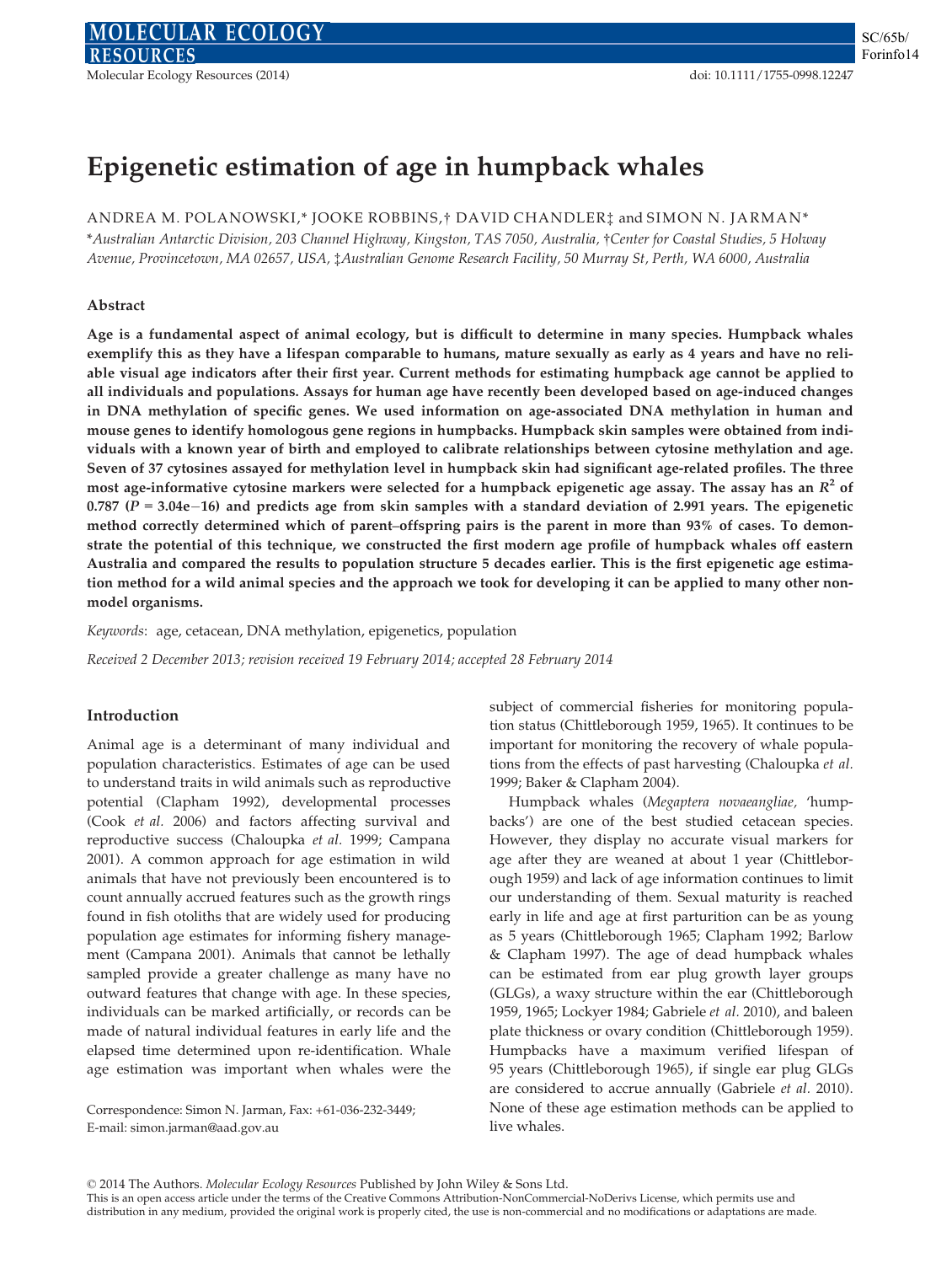Age estimation methods for live humpbacks are based either on repeat photographic identification or minimally invasive sampling of whale tissues. Humpbacks have natural individual markings on the underside of the tail flukes that identify them (Chaloupka et al. 1999). Repeat sightings of whales whose natural markings were photographed as calves allow age to be estimated (Gabriele et al. 2010). Humpback DNA is used for a wide range of genetic analyses including population size by mark–recapture (Palsbøll et al. 1997; Rew et al. 2011), population structure (Baker et al. 1993; Schmitt et al. 2013), population assignment of individuals (Pomilla & Rosenbaum 2005), effective population size (Roman & Palumbi 2003), kinship (Valsecchi et al. 2002) and sex determination (Morin et al. 2005). Attempts to use humpback whale DNA for age estimation have so far focused on telomere length assays (Dennis 2006; Olsen et al. 2012), but these suffer from numerous sources of measurement error (Olsen et al. 2012); factors other than age that cause telomere length changes (Dunshea et al. 2011); and a wide range of inherited telomere lengths at birth (Kappei & Londono-Vallejo 2008). In ~ cetaceans, there is an additional problem in that 'telomeric' repeat sequences occur in nontelomeric regions (Dunshea et al. 2011). The only molecular method currently available for age estimation of live humpback whales is lipid profile analysis (Herman et al. 2009).

Biological ageing is a combination of programmed processes (Berdasco & Esteller 2012; Horvath 2013) and accumulated changes caused by unrepaired environmental damage (Kujoth et al. 2005). Recent evidence suggests that epigenetic changes are both directing the process of ageing and being caused by it (Maegawa et al. 2010; Koch et al. 2011; Winnefeld & Lyko 2012; Hannum et al. 2013; Horvath 2013). The best studied class of epigenetic change in vertebrates is methyl group presence or absence at the C5 position of Cytosine residues that are adjacent to Guanidine residues ('CpG sites'). Clusters of CpG sites are common in the  $5'$  regulatory region of vertebrate genes (Hannum et al. 2013). CpG methylation levels play an important role in control of gene expression, where higher methylation levels ('hypermethylation') generally reduce gene transcription rate. Methylation changes at specific CpGs have been linked to age in mice (Maegawa et al. 2010) and humans (Christensen et al. 2009; Grönniger et al. 2010; Bocklandt et al. 2011; Koch & Wagner 2011; Hannum et al. 2013). Epidermal methylation changes in some genes that relate to age have been shown to affect a set of CpG sites distinct from the sites that change in relation to environmental impacts such as sun exposure (Grönniger et al. 2010). This suggests that some CpG sites are linked to genetically programmed ageing and are less influenced by environmental variables. Identification of epigenetic changes in tissues that

can be sampled relatively noninvasively such as blood (Koch et al. 2011), skin (Grönniger et al. 2010) and buccal cells (Bocklandt et al. 2011) provides opportunities for development of epigenetic age assays for live animals. Several recent studies have used epigenetic assays to estimate the age of humans or human tissues (Bocklandt et al. 2011; Koch & Wagner 2011; Garagnani et al. 2012; Hannum et al. 2013; Horvath 2013).

We developed an epigenetic method for estimating humpback whale age with DNA purified from skin biopsy samples, hereafter referred to as the HEAA (Humpback Epigenetic Age Assay). We identified three  $CpG$  sites in the  $5'$  regulatory regions of three humpback whale genes with cytosine methylation levels that have a strong age relationship. We measured methylation levels in 45 whales of known ages ranging from <1 to 30 years to characterize the statistical properties of the HEAA including its precision and accuracy. We also specifically explored the ability of the HEAA to determine which of a pair of humpback whales is older and which is younger (ordinal age estimation) because this has a specific application in close-kin population size estimation. The HEAA was then used to estimate the age profile for a sample of 63 humpback whales of unknown age of Australia. This age profile was compared to profiles from the same population 47–57 years earlier as an example of one application of this technique. Finally, we applied the methylation assays used in the HEAA to sperm whale DNA to explore cross-species application of age assays based on DNA methylation.

#### Materials and methods

#### Sample collection and processing

Skin samples were collected from humpback whales by punch biopsy darts fired from crossbows or modified rifles. Samples were preserved in 75% ethanol or frozen and later transferred to 'RNA later ICE' (Qiagen). DNA was purified by CTAB extraction (Stewart & Via 1993). Three populations of humpback whales were sampled at three sites: the Gulf of Maine off eastern North America (43° N, 68° W) from May to August in 2007–2011; Evans Head in eastern Australia (29° S, 153° E) from June to July 2009; and Exmouth, Western Australia (22° S, 114° E) in September 2009. The sex of the whale associated with each sample was determined with a qPCR assay (Morin et al. 2005).

Three sample sets were assembled. The 'calibration' samples were chosen to represent an even distribution of ages within the available range from photo-identification studies (a few weeks to 30 years) and to evenly represent both sexes. They consisted of 45 DNA samples purified from skin biopsies, 40 from the Gulf of Maine, one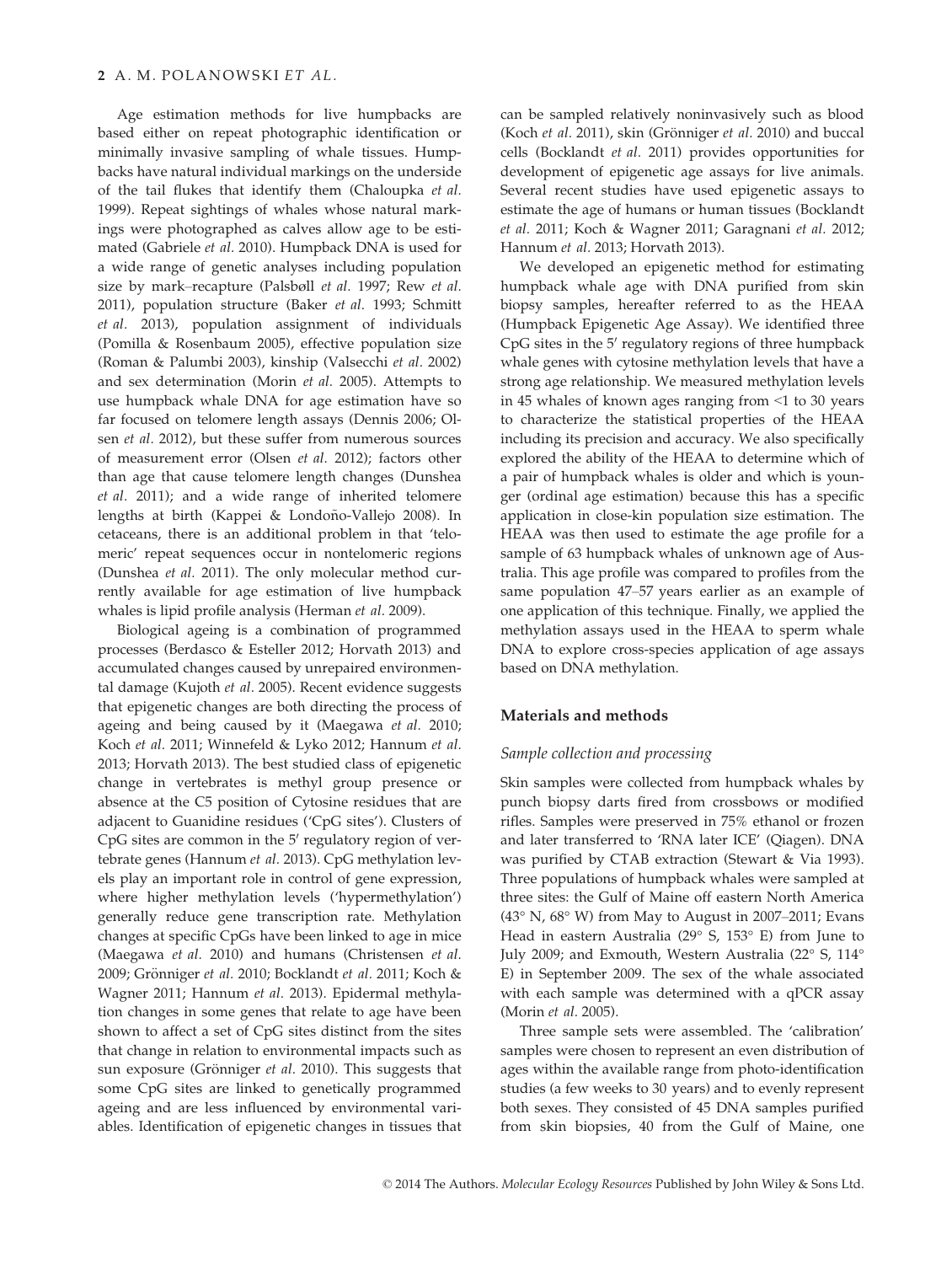known-age adult from Evans Head and three calves from Exmouth. There were 21 samples from females and 24 from males. The 24 'mother–calf pair' samples consisted of six pairs from Exmouth, two from Evans Head and four from the Gulf of Maine. The 'test' samples were purified from 63 skin biopsies collected off Evans Head, 50 of which were males and 13 female.

#### Age determination for 'calibration' population whales

The age of 40 humpbacks from the Gulf of Maine was determined by resighting of individuals first seen as dependent calves. Biopsies taken in the Gulf of Maine were linked in the field to identifying fluke photographs. Identity and year of birth was confirmed against a photographic identification catalogue curated by the Centre for Coastal Studies. The age of one humpback sampled near Evans Head, Australia was also known as it has been repeatedly resighted since it was a calf (Polanowski et al. 2011). Samples of four calves from near Exmouth, west Australia were estimated to be 4–6 weeks old based on size.

## Identification of age-related epigenetic markers in humpbacks

Genes with age-related epigenetic changes in humans and mice were identified through literature searches. The genes tested and the studies demonstrating their age-related methylation are given in Table 1. Candidate 5' regulatory region sequences were taken from GenBank and used as queries for BLASTN (Altschul et al. 1990) searches of cetacean sequences in GenBank and BLAT searches of the dolphin (Tursiops truncatus) genome (Vollmer & Rosel 2012). Where candidate genes had a clearly orthologous  $5'$  regulatory regions in the T. truncatus genome, primers for amplification of humpback sequences were designed by eye based on all available homologous cetacean sequences. Humpback gene regions were amplified in  $10 \mu L$  PCR reactions containing 5 µL 2 $\times$  Phusion HF (NEB) master mix, 1 µM of each amplification primer, 10 ng of humpback whale DNA and milli-Q  $H<sub>2</sub>0$  with thermal cycling conditions appropriate to each primer set and predicted amplicon. The fragments were purified with Ampure magnetic beads (Agencourt) and bidirectionally sequenced by dye terminator v 3.1 chemistry on an ABI 3100 Sanger sequencer (Applied Biosystems).

#### Measurement of cytosine methylation levels

Cytosine methylation levels were measured with Qiagen PyroMark assays. The pyrosequencing assays were designed using PYROMARK Assay Design Software (Version 2.0.1, Qiagen). Humpback DNA was converted using the Epitect Bisulphite Conversion Kit (Qiagen). The assay regions were PCR amplified using a biotinlabelled, HPLC-purified primer and standard sequencing grade primer (Table S1, Supporting information). Amplification reactions consisted of 12.5 µL PYROMARK mastermix,  $2.5 \mu L$  Coral Load, 1  $\mu L$  each of 5  $\mu$ M forward and  $5 \mu$ M reverse primers,  $2 \mu$ L of bisulphite converted template DNA and  $6 \mu L$  of water. Thermocycling conditions were 15 min at 95 °C followed by 45 cycles of 30 s at 95 °C, 30 s at 56 °C and 30 s at 72 °C and a final extension step of 10 min at 72 °C. Pyrosequencing was performed on a PYROMARK 24 Pyrosequencing System (Qiagen). The PYROMARK Q24 software gave percentage methylation values for each CpG site.

#### Selection of sites for the HEAA

Cytosine methylation percentages for 37 CpG sites were compared to the ages of the 45 whales in the 'calibration' sample set. Linear regression was used to show how much of the variation in CpG methylation was explained by age differences. To correct  $P$  values for multiple agemethylation comparisons, a Bonferroni–Holm correction procedure was applied (Holland & Copenhaver 1987). The CpG sites that had significant relationships with age were considered for incorporation into the HEAA. Twenty different combinations of either two or three CpG sites that were found in separate gene regions were combined into multiple linear regression models. The combination of sites that produced a multiple regression with maximum predictive power was selected by scores for the Akaike Information Criterion (AIC) (Table S2, Supporting information).

#### Measurement of HEAA accuracy and precision

The accuracy of the HEAA was assessed with multiple linear regression. The overall precision of the HEAA was assessed with a Leave One Out Cross Validation (LOOCV) (Picard & Cook 1984). For each of the 45 samples in the 'calibration' set, age was estimated with the model using the other 44 samples to calculate the multiple linear regression. The difference between the known and estimated age value was recorded for each sample. The distribution of these residuals was assessed for normality and an assessment of leverage of individual points made.

An estimate of the proportion of assay error that could be attributed to the PyroMark assay was made by repeated measurement of CpG methylation levels in the same DNA samples. Four samples with known ages of 0.4, 5.5, 7.5 and 22.3 years were assayed six times each. The mean standard deviation for all 24 measurements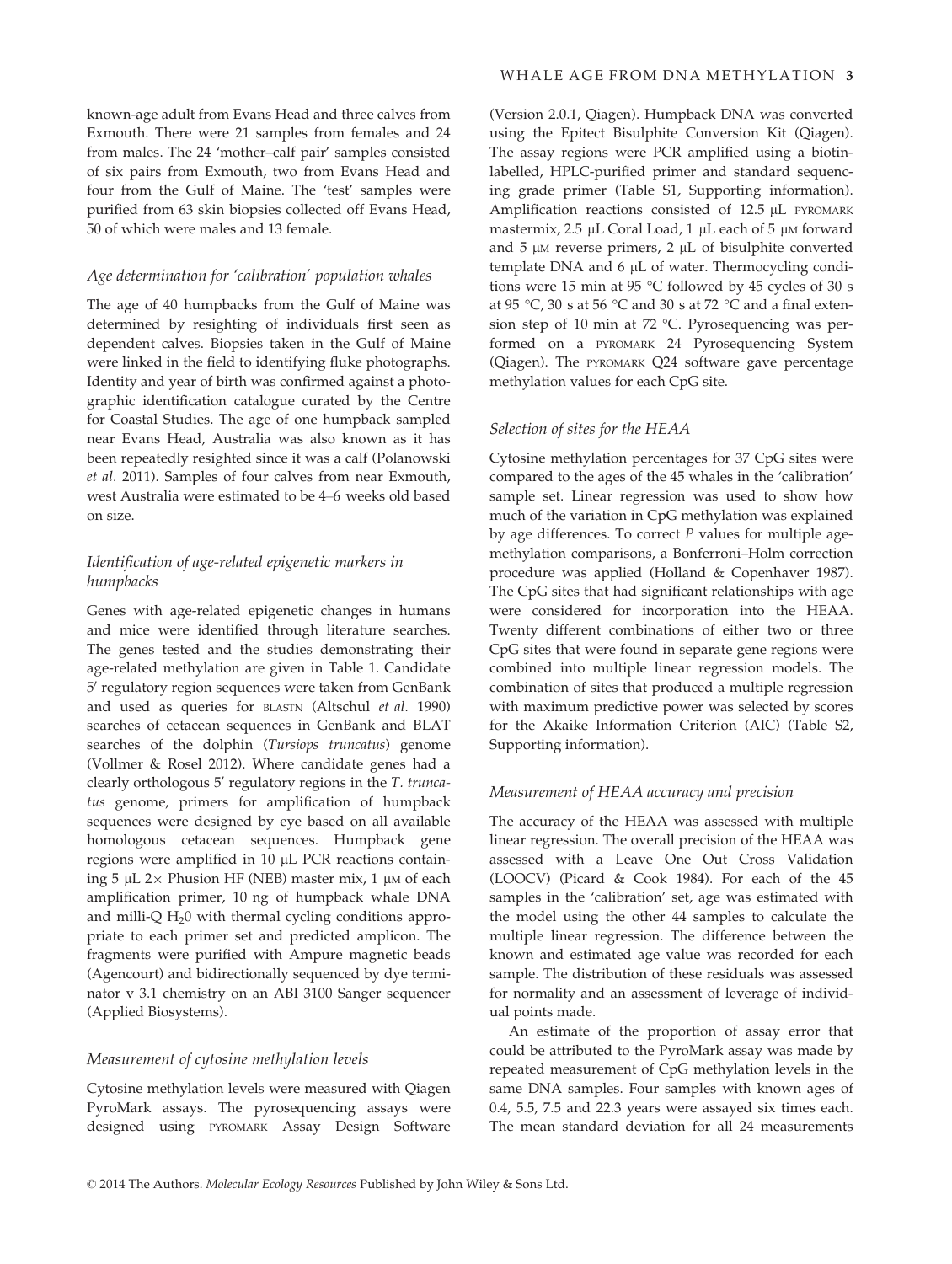#### 4 A. M. POLANOWSKI ET AL.

#### Table 1 CpG sites screened for age-related methylation in Megaptera novaengliae

| Gene                                   | Evidence                                           | CpG position    | Age relationship                                  |
|----------------------------------------|----------------------------------------------------|-----------------|---------------------------------------------------|
| TET <sub>2</sub>                       | Human hypermethylation                             | $-12$           | Hypomethylation, $R^2 = 0.211$ , $P = 0.000877$   |
| KF791963                               | (Grönniger et al. 2010)                            | $+16$           | Hypomethylation, $R^2 = 0.174$ , $P = 0.00256$    |
|                                        |                                                    | $+21$           | Hypomethylation, $R^2 = 0.189$ , $P = 0.00159$    |
|                                        |                                                    | $+31$           | Hypomethylation, $R^2 = 0.409$ , $P = 1.75$ e-06  |
|                                        |                                                    | $+58$           | None, $P > 0.05$                                  |
| CDKN2A<br>KF791964                     | Human hypermethylation                             | $+297$          | Hypermethylation, $R^2 = 0.409$ , $P = 1.37$ e-06 |
|                                        | (Gonzalez-Zulueta et al. 1995; Krishnamurthy       | $+303$          | None, $P > 0.05$                                  |
|                                        | et al. 2006; Koch & Wagner 2011; Koch et al. 2011; | $+309$          | Hypermethylation, $R^2 = 0.344$ , $P = 1.39$ e-05 |
|                                        | Horvath 2013)                                      | $+327$          | None, $P > 0.05$                                  |
|                                        | Mouse hypermethylation                             |                 |                                                   |
|                                        | (Maegawa et al. 2010)                              |                 |                                                   |
| GRIA2                                  | Human hypermethylation                             | $+202$          | Hypermethylation, $R^2 = 0.469$ , $P = 1.26$ e-07 |
| KF791965                               | (Chakrabarti et al. 2001; Koch et al. 2011)        |                 |                                                   |
| TRIM58<br>KF791966                     | Human hypermethylation                             | $+181$          | None, $P > 0.05$                                  |
|                                        | (Koch et al. 2011)                                 | $+190$          | None, $P > 0.05$                                  |
|                                        |                                                    | $+205$          | None, $P > 0.05$                                  |
|                                        |                                                    | $+222$          | None, $P > 0.05$                                  |
|                                        |                                                    | $+230$          | None, $P > 0.05$                                  |
|                                        |                                                    | $+257$          | None, $P > 0.05$                                  |
|                                        |                                                    | $+291$          | None, $P > 0.05$                                  |
|                                        |                                                    | $+295$          | None, $P > 0.05$                                  |
|                                        |                                                    | $+309$          | None, $P > 0.05$                                  |
|                                        |                                                    | $+312$          | None, $P > 0.05$                                  |
|                                        |                                                    | $+314$          | None, $P > 0.05$                                  |
|                                        |                                                    | $+323$          | None, $P > 0.05$                                  |
|                                        |                                                    | $+329$          | None, $P > 0.05$                                  |
|                                        |                                                    | $+332$          | None, $P > 0.05$                                  |
|                                        |                                                    | $+340$          | None, $P > 0.05$                                  |
| HoxA9<br>KF791967<br>DDAH <sub>2</sub> | Human hypermethylation                             | $+252$          | None, $P > 0.05$                                  |
|                                        | (Grönniger et al. 2010; Koch et al. 2011)          | $+255$          | None, $P > 0.05$                                  |
|                                        |                                                    | $+265$          | None, $P > 0.05$                                  |
|                                        | Human hypermethylation                             | $+31$           | None, $P > 0.05$                                  |
|                                        | (Grönniger et al. 2010)                            | $+52$           | None, $P > 0.05$                                  |
|                                        |                                                    | $+65$           | None, $P > 0.05$                                  |
| TOM1L1                                 |                                                    | $+85$<br>$+539$ | None, $P > 0.05$                                  |
|                                        | Human hypermethylation<br>(Bocklandt et al. 2011)  | $+533$          | None, $P > 0.05$<br>None, $P > 0.05$              |
|                                        |                                                    | $+517$          | None, $P > 0.05$                                  |
| Edaradd                                |                                                    | $-20$           | None, $P > 0.05$                                  |
| KF791968                               | Human hypermethylation<br>(Bocklandt et al. 2011)  | $-31$           |                                                   |
|                                        |                                                    |                 | None, $P > 0.05$                                  |

Regressions of CpG methylation with age for 37 CpG sites in eight Megaptera novaengliae genes. The name of the homologous gene in humans is given and the accession no. of the GenBank entry for the M. novaengiae sequence produced in this study. GenBank entries for the M. novaengiae DDAH2 and TOM1L1 sequences were not possible as these sequences were too short to be accepted by GenBank. The source and nature of the evidence for age-related CpG methylation in humans or mice is shown. The position of the 5' Cytosine of each CpG in each humpback gene is indicated relative to the gene's start codon with negative values indicating distance in base pairs to the 5' of the start codon and positive values 3' of the start codon. The CpG and age regression  $R^2$  values are shown. All regression P values <0.05 were significant after Bonferroni–Holm correction.

was calculated from differences between known and estimated age.

## Estimate of whale ages in a test population

The age distribution estimated by the HEAA for the 63 Evan's Head whales (21% female, 79% male) was compared to age distributions determined by ear plug GLG counts and ovarian measurement for east coast Australian humpbacks in 1952–1962 (Chittleborough 1965). These age estimates were doubled to conform to more recent evidence that one ear plug GLG accrues annually (Gabriele et al. 2010). The numbers of animals with age estimates for 1952–1962 were, respectively 598,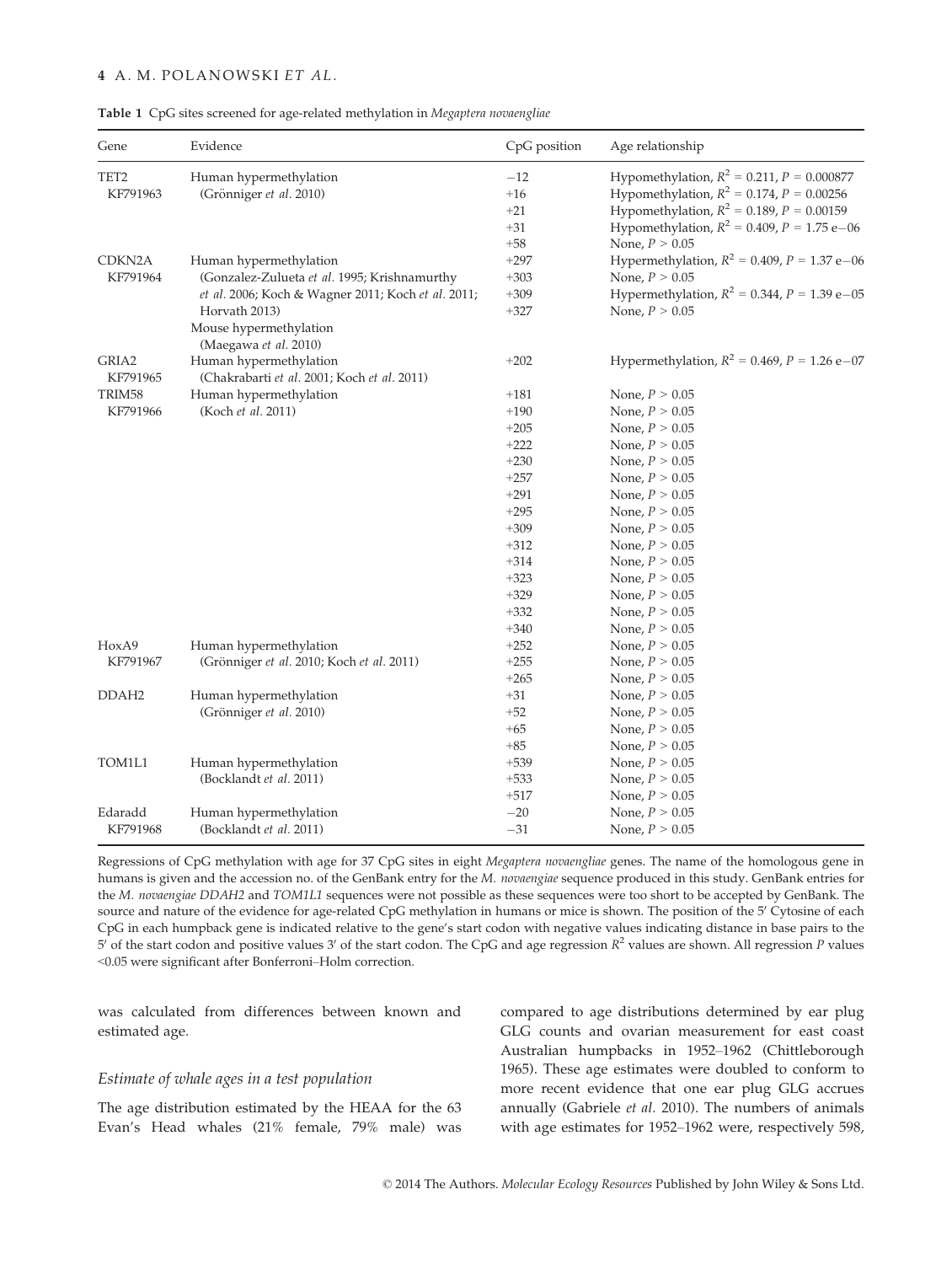696, 718, 720, 723, 720, 800, 810, 732, 173 and 88. The sex ratio was 32% female and 68% male. For comparison to the 2009 HEAA age estimates, ages were grouped into 4-year categories starting at age 2.

#### Estimates of ordinal age differentiation performance

The performance of the HEAA in correctly determining the age order of whales was estimated for a range of age differences. The exact ages for the older and younger age were converted into estimates that the HEAA might produce by selecting a value at random from a normal distribution centred on the exact age with a standard deviation of 2.991 as estimated with LOOCV. This was done 10 000 times for all age differences from 0 to 100 (Fig. S1A, Supporting information).

To estimate how often age order in parents and offspring in a real population would be correct, population age distributions were simulated as negative exponential distributions with the  $\lambda$  parameter estimated from the mean age of the 2009 HEAA results for a growing population  $(\lambda = 1/10.01 = 0.0999)$  and from mean age recorded in 1952 (Chittleborough 1965) for the same population ( $\lambda = 1/21.8 = 0.0459$ ) (Fig. S1B, Supporting information). Ten thousand parental ages were selected at random from the portion of these distributions greater than the minimum parturition age for humpbacks of 5 years. An offspring age was also selected at random with a maximum age limit of the parental age minus 5 years. This gave the distribution of different age intervals present in the population (Fig. S1C, Supporting information). These were multiplied by the proportion that would be correctly aged and the results integrated across all ages to give an overall proportion that would be correctly age ordered.

The HEAA's ordinal age estimation performance was tested empirically on 12 samples from mothers and calves. The pairs were initially identified visually as mothers with dependent young and their relationship confirmed by microsatellite genotyping following previously published methods (Schmitt et al. 2013). The four mother–calf pairs collected from the Gulf of Maine (real ages  $17.4 + 0.4$ ,  $10.3 + 2.5$ ,  $25.3 + 3.6$ ,  $25.8 + 2.2$ ) had their age estimated with the HEAA calibrated with the other 44 (total  $n - 1$ ) samples in the calibration sample set as for the LOOCV analysis, where all other pairs used the full HEAA calibration.

#### Test of HEAA assays on sperm whale DNA

Samples of sperm whale (Physeter catodon) skin and teeth were collected from whales that died in mass strandings at Perkins Island off northern Tasmania, Australia (42°2 S, 145°14 E) in December 2004 and January 2009. Ages were estimated at 0 years for a foetus, 1 year for a calf and 15, 20, 28 and 38 years for four individuals by standard tooth growth ring counting methods (Evans & Hindell 2004). The HEAA was applied to these samples as for humpbacks.

#### Results

#### Development of the HEAA

Humpback whale 5' regulatory regions were isolated for eight genes that had evidence of CpG methylation changes in other mammals. Thirty-seven CpGs in these genes were assayed for correspondence between CpG methylation levels and age (Table 1). CpG sites considered for the HEAA were selected from the seven CpG sites that had a significant regression relationship with age. Multiple linear regression models were made for all 20 combinations of CpG sites that were not from the same gene region. The models were ranked by Akaike Information Criterion (AIC) score to identify which combination of two or three sites had the best ability to predict age, as shown in Table S3 (Supporting information). The model with the best AIC score had the sites TET2\_CpG+31, CDKN2A\_CpG+297 and GRIA2\_CpG+202. These three sites were also those with the strongest regression relationship with age (Table 1). The regressions of age and CpG methylation levels in the three sites selected for the assay are shown in Fig. 1. There was no significant difference in the regressions for female and male CpG levels and age (analysis of covariance  $P > 0.05$ in all cases). This was also true for the other four sites that had significant relationships between age and CpG methylation.

The main reason for selecting only one CpG site from each gene was that sites within the same region that have been methylated or demethylated as part of the same process would not provide independent biological age estimates. Concerted methylation changes are often found among CpG sites in the same human gene regions (Grönniger et al. 2010; Koch & Wagner 2011) and we found this in all sites within the same regions of humpback TET2 and CDKN2A (Fig. S2 and Table S2, Supporting information). Sites from the same region would also be subject to similar experimental error when assayed in the same PCR amplifications and PyroMark assays. This strategy follows those taken for developing human epigenetic age assays (Bocklandt et al. 2011; Koch & Wagner 2011).

#### Characteristics of the HEAA

The accuracy of the HEAA can be assessed from the multiple linear regression for its three CpG markers and known age shown in Fig. 2A. The regression  $R^2$  of 0.787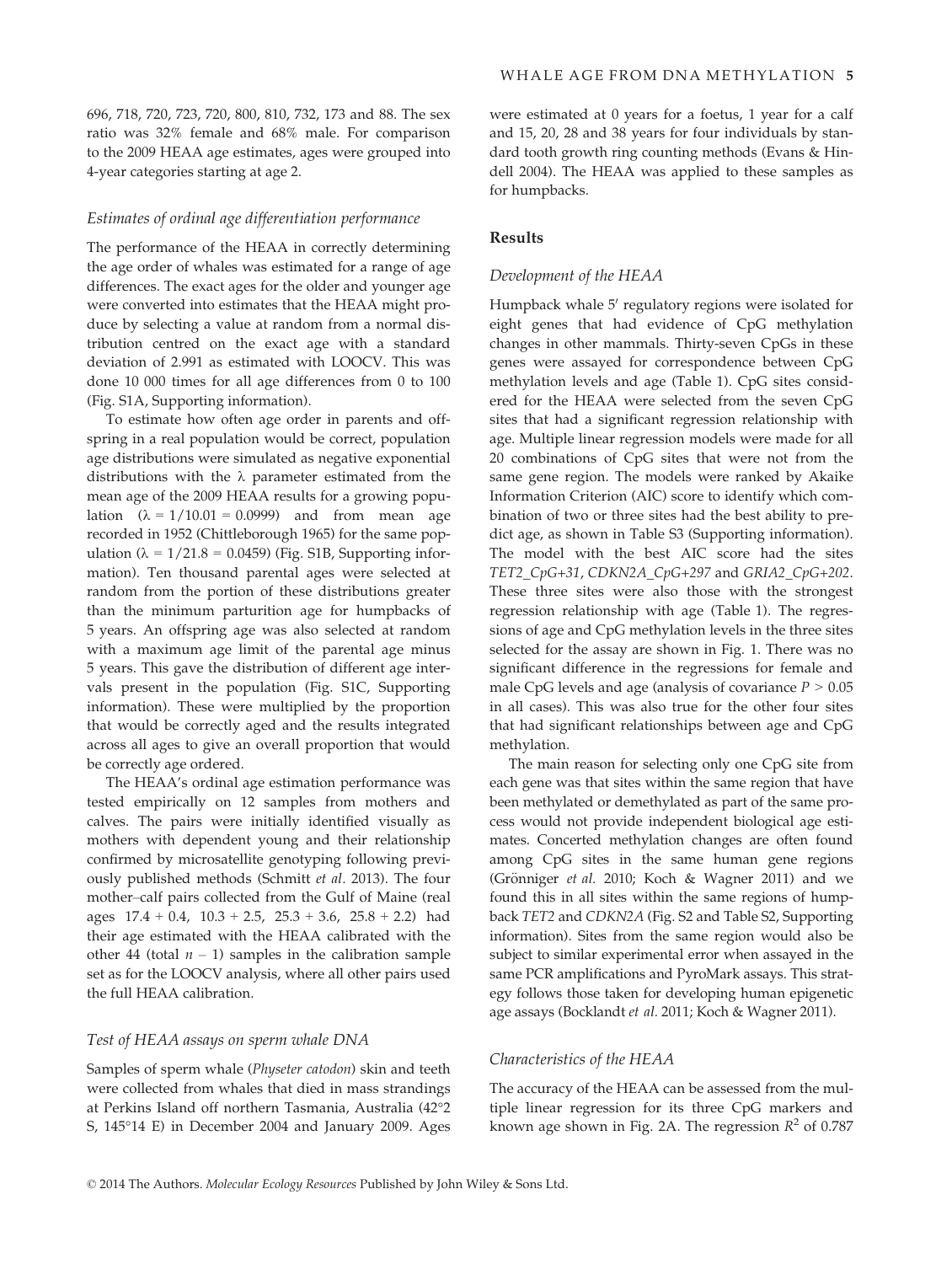

Fig. 1 Regressions of CpG methylation and age at sites selected for the HEAA. CpG methylation was measured at each site by a PyroMark assay in  $N = 45$  whales. Females are shown by a green circle and males by blue triangles. CpG sites shown were as follows: (A) TET2\_CpG+31, (B) CDKN2A\_CpG+297 and (C) GRIA2\_CpG+202.



Fig. 2 Accuracy and precision of the HEAA. (A) Multiple linear regressions for predicted ages of  $N = 45$  whales from measurement of CpG methylation at three CpG sites. 95% confidence limits of the placement of the regression line are shown. (B) Results of 'Leave One Out Cross Validation' (LOOCV) analysis. The estimated ages of every whale in the 'calibration' population when the predictive model is based on data for the other  $N = 44$  whales are plotted. 95% confidence limits for age prediction are shown.

indicates that although most of the response can be attributed to age, there are other factors affecting CpG levels at the HEAA sites. The significant y intercept of 2.395 means that young whales will have their age slightly overestimated. The gradient of the HEAA regression shows that the age of older whales will be slightly underestimated.

The precision of the HEAA as assessed by Leave One Out Cross Validation (LOOCV) is shown in Fig. 2B. The overall precision of the HEAA was estimated as the standard deviation of the mean difference between known and estimated ages, which was 2.991 years. The distribution of the differences in known and estimated age was approximately normally distributed (Fig. S3A, Supporting information). A Shapiro–Wilk normality test demonstrates that the difference from normality is not significant (W =  $0.984$ , P =  $0.785$ ) and this can be seen in a quantile–quantile plot (Fig. S3B, Supporting information). The differences in known and estimated age show little heteroscedasticity, meaning that variance in the differences is similar throughout the range of ages assayed (Fig. S3C, Supporting information) and there is an even dispersion of these values around the mean (Fig. S3D, Supporting information). The leverage effect of outlying points on the multiple regression was only minor, with all values for Cook's Distance < 0.5 (Fig. S3E, Supporting information). The residuals of the 45 estimates had a mean of 3.575 years and the 95% confidence interval for age estimates was 8.947 years.

The precision of the PyroMark system alone was estimated from the standard deviation of six repeated measurements of the same four DNA samples to be 2.205 years. This indicates that a reasonably high proportion of the precision error is attributable to error in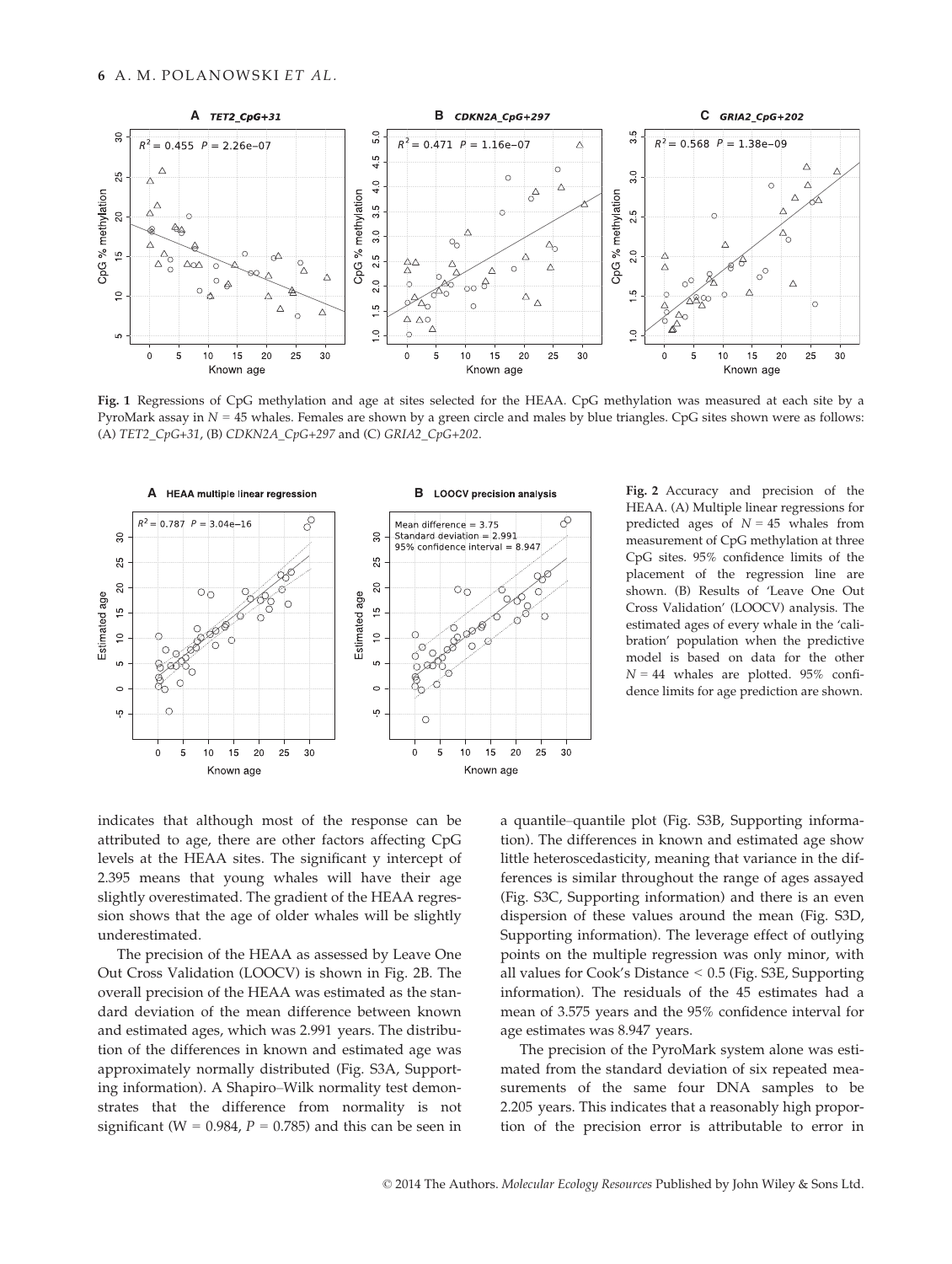HEAA for east Australian humpback whales. (A) Population age distribution estimated with the HEAA for  $N = 63$  noncalf whales samples near Evans Head. Ages are grouped into categories of 4 years. The mean observed age of 10.01 years was used for estimation of the negative exponential distribution of age shown in (B). Whales with an estimated age of <2 years are indicated in green and were not included in this comparison.



measurement of methylation levels. This is likely to be because the percentage methylation differences measured in the CDKN2A\_CpG+297 and GRIA2\_CpG+202 assays are small (Fig. 1B and C).

## HEAA estimation of age in east coast Australian humpbacks

The ages of 63 humpbacks sampled near Evans Head on their northbound migration along the east coast of Australia were measured with the HEAA. The results of these estimates are summarized in Fig. 3A. The estimates had a mean age of 10.01 and a range of 0–52. The decreasing number of animals in each age class approximated a negative exponential decrease (two sample Kolmogorov–Smirnov D = 0.141,  $P = 0.245$ ). An equivalent negative exponential distribution of ages with a  $\lambda$  rate parameter calculated by treating the observed mean as the expected value of the distribution  $(\lambda = 1)$  $10.01 = 0.0999$ ) is shown in Fig. 3B. This indicates that the HEAA produces age distributions that are close to the distribution expected for noncalf animals in a population where interannual fecundity is reasonably constant and there is little difference in mortality rate among adult age classes (Beverton, Holt, 1956). The proportion of the test population that was within the age range of the calibration samples (0–30 years) was calculated from this distribution to be 95.6%.

Ages estimated for east coast Australian humpbacks sampled in 2009 were compared to ages for humpbacks recorded during the operation of the Byron Bay whaling station from 1952 to 1962 and estimated by measurement of ear plug GLGs and ovaries (Chittleborough 1965) as shown in Fig. 4. The age structure from 1952 to 1960 represents an almost unexploited age structure for migratory whales found in this region (Chittleborough 1965), which is the same region where the Evans Head samples were collected. The humpback fishery in this region

**Humpback whale population age profiles** for East Australia 1952-1962 and 2009



Fig. 4 Population age profiles for humpback whales from east coast Australia. Ten profiles for each year from 1952 to 1962 were produced from ear plug growth layer measurement. The HEAA was used to estimate the profile for 2009.

began to collapse in 1961 and 1962 was the final year of operations.

#### Parent–offspring ordinal age prediction

The ability of the HEAA to correctly order the age of a parent and its progeny was tested by simulation. A negative exponential population age distribution was simulated for the 2009 east coast Australian humpback whales based on HEAA data (Fig. 3B) and a distribution also simulated from the 1952 data to provide an example distribution from an unexploited population. Parent–offspring age intervals with a minimum of 5 years were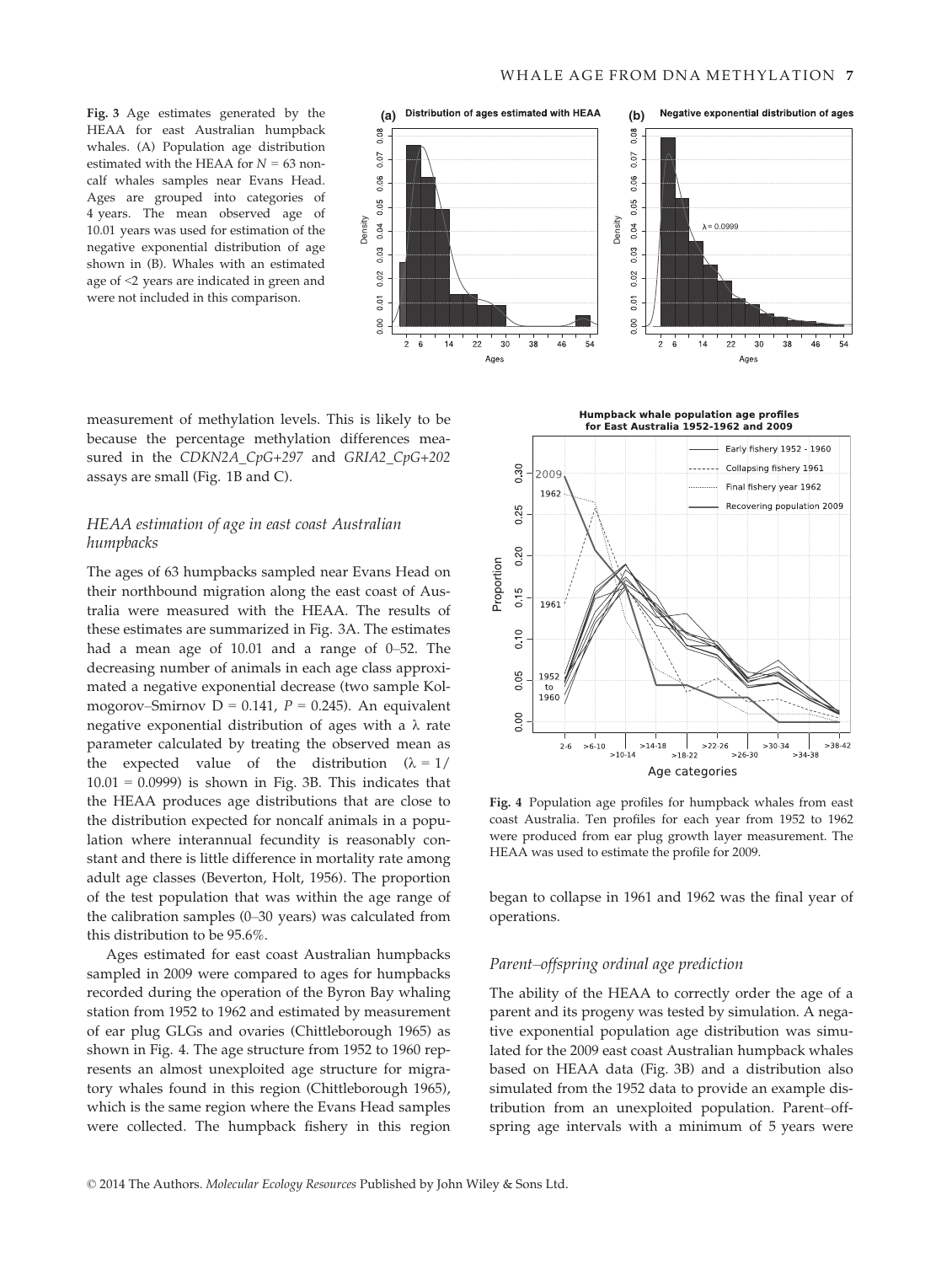estimated from these distributions and the age estimate errors that would be produced by the HEAA simulated from its standard deviation. In 10 000 estimates of parent–offspring age order, the proportion in which the age order was correctly determined was 93.7% and 99.1% of cases for the 2009 and 1952 age profiles respectively (Fig. S3, Supporting information).

An empirical test of HEAA ordinal age estimation was made with eight mother–calf pairs from the 'test' sample set. The 'calibration' sample set also contained four mother–offspring pairs, which had age order estimated with the LOOCV approach. In all 12 cases, the correct mother–offspring age order was found.

### Cross-species testing of the HEAA

We successfully assayed the three CpG sites in HEAA in six samples of Sperm Whale (Physeter catodon) DNA with ages ranging from 0 to 38 years. Of the three HEAA sites, the P. catodon orthologue of TET2\_CpG+31 was the only one with a significant age-related DNA methylation regression ( $R^2 = 0.927$ ,  $P = 0.0013$ ). Increased age was associated with hypomethylation, as found in humpbacks.

#### Discussion

Molecular methods for estimating animal age are improving as understanding of the processes of biological ageing deepens. Telomere length assays are the most extensively studied molecular ageing method for animals, but with a few exceptions, these have not proven useful for population studies (Dunshea et al. 2011). In many animals, average telomere length varies extensively at birth, so although changes in individuals can be tracked over time, they are not useful for cross-sectional studies of population age (Kappei & Londoño-Vallejo 2008; Karlsson et al. 2008). Other recent molecular age estimation methods that have performed well are 'T Cell Receptor Excision Circle' (TREC) qPCR for humans (Zubakov et al. 2010); changes in levels of specific mRNAs in mosquitos (Cook et al. 2006); assays for specific CpG site methylation levels in humans (Bocklandt et al. 2011; Koch & Wagner 2011; Garagnani et al. 2012); and accumulation of specific lipids in whale blubber (Herman et al. 2009). All of these methods estimate a 'biological' age as the features they measure do not change with an annual trigger, but change with constant biological processes such as immunological insults in TREC qPCR (Zubakov et al. 2010); mRNA expression relating to developmental stage (Cook et al. 2006); telomere length changes resulting from number of mitotic cycles (Karlsson et al. 2008) or accumulation of dietary lipids in adipose (Herman et al. 2009). There is almost always

population-wide variability in correlation between 'biological' age estimates and 'chronological' age because individuals within a population have different genotypes and experience different life histories. Even an extremely thorough age estimation assay such as genome-wide measurement of methylation at 70 387 age-related CpG sites (Hannum et al. 2013) results in an assay that has a standard deviation in age prediction of approximately 5% of the lifespan of the animal (humans) which is similar to the HEAA's standard deviation = 3.0/lifespan of  $\sim$ 95  $\approx$  3.1%. This indicates that the underlying relationship between chronological age and proxy markers for age is the limiting factor for achieving precision. Adding extra CpG sites to the HEAA would therefore not necessarily improve its predictive ability. In fact, two of the human epigenetic age assays used combinations of three CpG sites with the best relationships with age selected from a large number of possible age-related sites (Bocklandt et al. 2011; Koch & Wagner 2011). The differences in percentage methylation found in CDKN2A\_CpG+297 and GRIA2\_CpG+202 were quite small and repeated measurements of the same samples demonstrated that some of the variation in age-related methylation change can be attributed to the measurement error of the Pyro-Mark system. Technologies for measuring DNA methylation are constantly improving and this suggests that measurement of these sites with deeper sequencing or other more accurate methodologies could further improve the precision of the HEAA.

Humpback whales are an excellent example of a species where age estimation is difficult. The prevalent method for age estimation in this species during the commercial whaling era was counting ear plug GLGs (Chittleborough 1959). However, there is measurement error in this method (Chittleborough 1959) and historical lack of consensus on how many growth layers accrue annually (Lockyer 1984). It was initially thought that two GLGs were produced each year (Chittleborough 1959) but more recent evidence suggests only one group (Gabriele et al. 2010), which is also consistent with the accrual rate in other baleen whales (Lockyer 1984; Gabriele et al. 2010) and odd-numbered ear plug GLG counts (Chittleborough 1965; Gabriele et al. 2010). The most reliable method currently used to determine humpback age is visual re-identification of individuals that were first seen as calves. This approach clearly requires substantial effort and cannot be applied to populations without extensive records of past sightings. The only available method for estimating the age of live, previously unencountered humpback whales is analysis of blubber lipid profiles (Herman et al. 2009). This method has a similar estimated precision (standard deviation = 3.1–5.3 in different populations) to our HEAA (standard deviation  $= 3.0$ ). A limitation of this approach is that it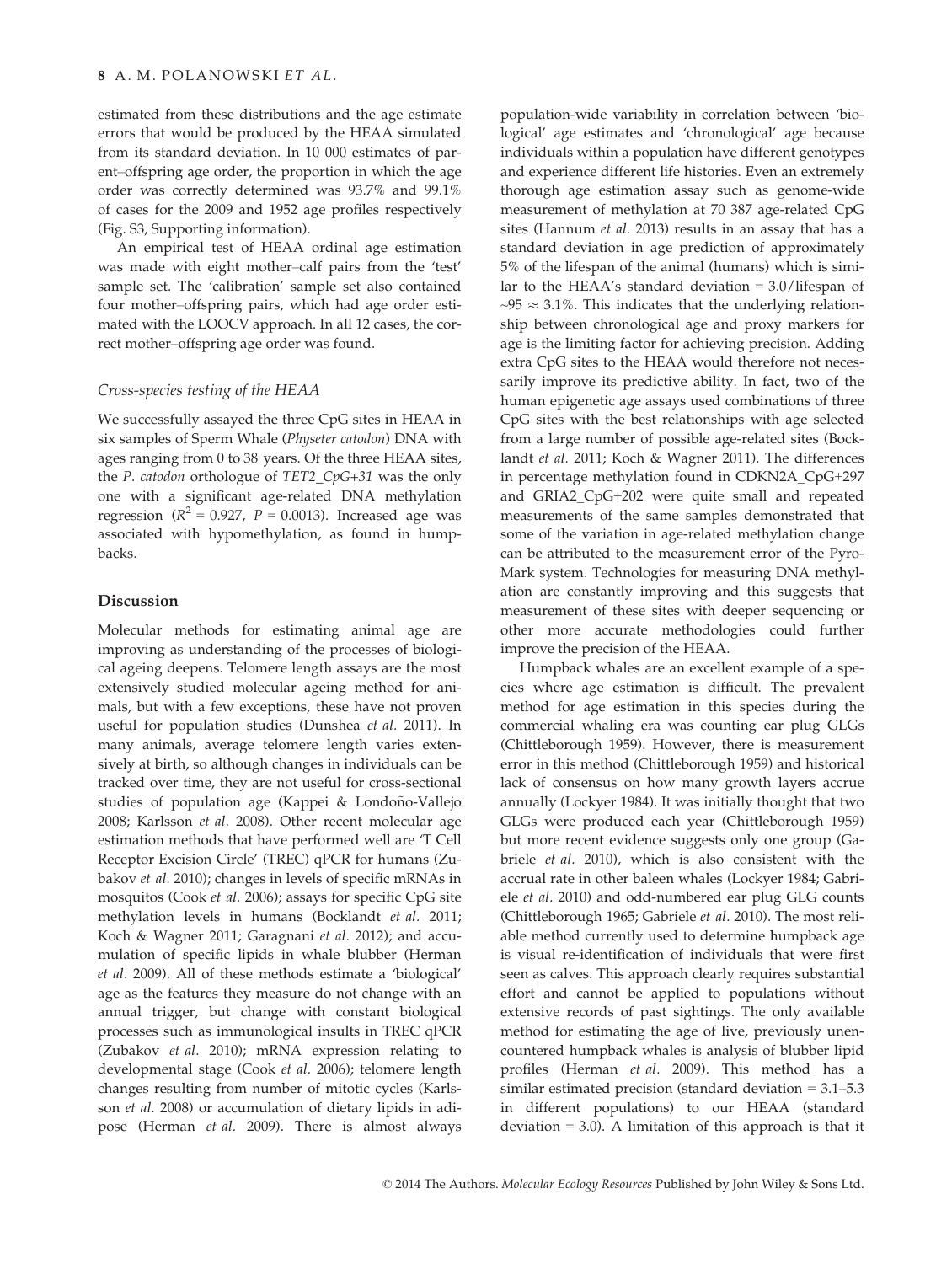Methods for measuring the age of long lived animals such as humpback whales are difficult to calibrate for the older portion of their range because there are few data available for validation. In this study, the oldest sample in the calibration set was from a 30-year old, which approaches the span of photo-identification research but is only about a third of the potential lifespan of the species. This relationship should be further evaluated for older whales as validating data become available, but all of the age-methylation relationships identified in other mammals so far are approximately linear (e.g. Maegawa et al. 2010; Bocklandt et al. 2011; Koch & Wagner 2011) and the relationships shown in Fig. 1 are also, which suggests that age estimates outside the calibration range will be correct relative to estimates within the calibration range. Even with currently available samples for calibration, the age range over which the HEAA was calibrated was estimated to cover more than 95% of humpbacks that will be encountered in the wild because older whales are expected to be rare (see Fig. 3).

The CpG sites that we use in the HEAA are in the first exons of humpback whale genes homologous to genes with known functions in other mammals. TET2 (ten eleven translocation 2) is a member of a multigene family that encodes DNA-binding proteins. It is involved in regulation of cytosine methylation of other genes and is a proto-oncogene (Branco et al. 2012). In humans, TET2 becomes hypermethylated with age (Grönniger et al. 2010), so it was interesting to observe significant, concerted age-related hypomethylation in humpback whales in four of the five CpG sites that we assayed and hypomethylation in the single sperm whale TET2 site assayed. CDKN2A (cyclin dependent kinase inhibitor 2A) is part of a gene complex with various names (CDKN2A/ CDKN2B,  $p16^{INK4a}/p16I^{NK4b}$ , ARF) for which there is also widespread evidence of age-related methylation changes (Gonzalez-Zulueta et al. 1995; Maegawa et al. 2010; Koch et al. 2011; Horvath 2013). CDKN2A mRNA expression levels have been proposed as a biomarker for human age, which is likely to be at least partly regulated by CpG methylation (Krishnamurthy et al. 2006). Glutamate receptors such as GRIA2 (glutamate receptor Ia2/AMPA2) are the predominant receptors in the mammalian brain and have a role in neuronal death associated with ageing (Chakrabarti et al. 2001). GRIA2 shows strong age-associated hypermethylation in humans (Koch & Wagner 2011).

As an example of the value of this technique, we estimated age structure for a suite of samples of unknown age obtained off the east coast of Australia and compared those results to historical whaling data. The population of humpbacks that migrate past the east coast of Australia was largely unexploited before 1952, so the age profiles for that time give an estimate of an unperturbed age structure (Chittleborough 1965). The fishery initially produced consistent annual yields and from 1952 to 1960 the average hunting time required to catch each whale was less than 2 h. In 1961 this increased to 4.5 h and in 1962 it had extended to 15 h as the fishery collapsed, ceasing to operate after 1962 (Chittleborough 1965) The population age structures for 1961 and 1962 reflect this depletion of adult whales. The 2009 population age structure estimated with the HEAA from this region is more similar to the age structures recorded in the final 2 years of the fishery than to those of the population encountered at the commencement of whaling. Our results suggest that 47 years after the cessation of whaling, the east coast Australian humpback population has not yet returned to a stable state. However, the modern sample size was small, the samples were not obtained for this purpose and the sampling did not necessarily replicate that of historical whaling operations. Biopsy samples were obtained during a portion of the northbound migration and humpback whales exhibit seasonal variation in migratory timing that varies with age, sex and reproductive status (Dawbin 1966). There may also be differences in selectivity between biopsy sampling and historical whaling operations. Despite these caveats, the strong bias towards young animals being represented and older ones being rare in our results is interesting and warrants further study. This analysis is included as an example of the sort of population comparisons that the HEAA allows, which will of course be more informative with larger sample sizes that are collected with the intent of assessing age structure. This population is growing rapidly (Chaloupka et al. 1999; Noad et al. 2011), so the 2009 age structure has probably resulted from high fecundity and survival, in contrast to the very similar age profiles for 1961 and 1962 that were caused by the size-dependent mortality imposed by the whale fishery. This illustrates a limitation of single 'snapshot' population age profiles in estimating underlying demographic parameters such as mortality and fecundity, as similar age profiles can result from changes in different parameters (De La Mare 1985).

The HEAA is more useful for improving demographic analysis methods based on mark–recapture or close-kin recognition. An assumption of many of the commonly used mark–recapture models is that all animals have an equal chance of recapture (Seber 1982). This assumption will be violated in many populations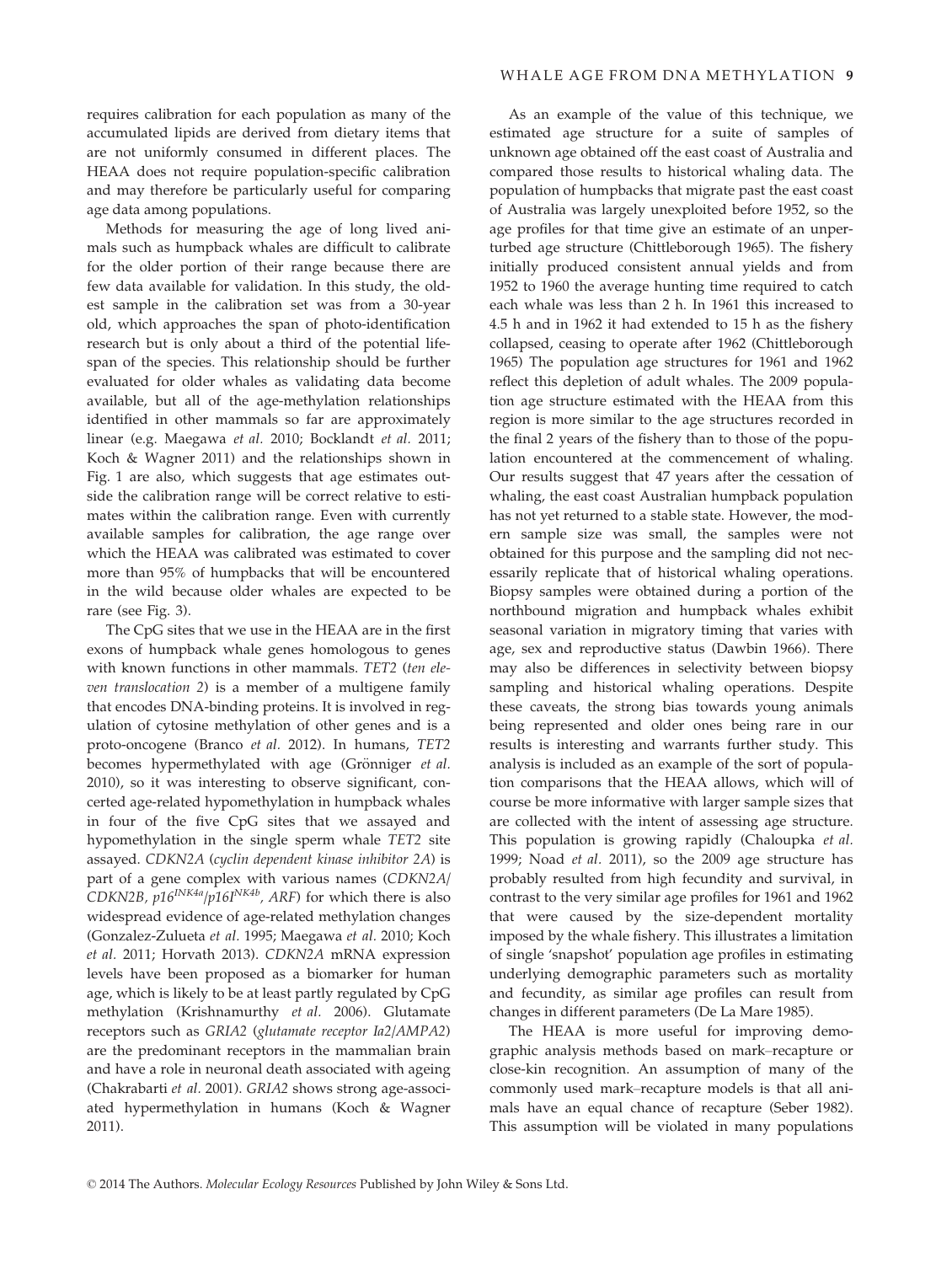where there is age-specific mortality. The HEAA enables estimation of mortality rates in different age classes. Ordinal age determination is especially useful for improving estimates of population size from close-kin recognition analyses (Skaug et al. 2010). Parent–offspring pairs can be identified by genotyping individuals with multiple markers such as microsatellites or SNPs, but it is often not possible to know which individual is the parent and which the offspring. The power of close-kin population size estimation is diminished when the order of age is not known (Skaug et al. 2010). HEAA determination of age order from the same DNA sample that is used for genotyping will be particularly useful in this application.

Cytosine methylation is reasonably chemically stable and has been successfully assayed in ancient DNA purified from  $\sim$  38 000-year-old Neanderthal bones (Briggs *et al.* 2010) and  $\sim$  60 000-year-old bison bones (Llamas et al. 2012). This suggests potential for epigenetic age estimation from degraded DNA such as faecal samples, which would enable noninvasive sampling for age estimation material from whales or other vertebrates. Another clear application is age estimation from deceased animals. Age-specific population mortality rates could be derived from animals that die of natural causes (Sinclair 1977) as occurs in mass strandings of whales. It is often not possible to generate baleen whale age estimates from stranded whales by ear plug GLG measurement as this tissue typically degrades quickly (Gabriele et al. 2010).

The approach we took to develop the HEAA is widely applicable. Targeted searches for whale orthologues of genes with known age-related methylation patterns in other mammals were quite successful with 19% ( $\approx$  7/37) of CpG sites screened showing significant age-related methylation. Epigenetic regulation mechanisms are not as highly conserved among mammal species as their associated gene and regulatory region DNA sequences are (Horvath 2013), so we had to screen more sites than were included in the final assay. The conservation of PCR priming sites in the sperm whale application of the HEAA, but only partial conservation of age relationship in markers follows this pattern. However, this approach should identify age-related CpG methylation in most vertebrates where 'calibration' samples with known ages are available and it appears more efficient than a genome-wide search in nonmodel animals. Genome-wide methylation has been shown to decrease with age in a bird (Gryzinska et al. 2013), a reptile (Parrott et al. 2014) and a plant (Yuan et al. 2014), so it is likely that specific CpG methylation in age-related sites can be identified for them as well. Epigenetic age estimation has great potential for expanding the scope of molecular studies of nonmodel organisms.

#### Acknowledgements

This work was funded by Australian Antarctic Science grant 4014. We thank Bruce Deagle, Mark Bravington, Bill De La Mare, Nick Gales, Peter Jarman, Phillip Zeigler and two anonymous referees for comments that improved the manuscript. David Mattila, Scott Landry, Christine McMillan, Amy Kennedy and Jennifer Tackaberry assisted with sample collection in the Gulf of Maine. Dave Paton, Sarah Laverick and Simon Childerhouse helped collect samples from near Evans Head. Curt Jenner provided samples from Exmouth. Sperm whale samples and age estimates were provided by Rachael Alderman and Kris Carlyon and this work was supported by the Princess Melikoff Trust Marine Mammal Conservation Program of the Tasmanian DPIPWE.

#### References

- Altschul SF, Gish W, Miller W, Myers EW, Lipman DJ (1990) Basic local alignment search tool. Journal of Molecular Biology, 215, 403–410.
- Beverton RJH, Holt SJ (1956) A review of methods for estimating mortality rates in exploited fish populations, with special reference to sources of bias in catch sampling. Rapp. P.-V. Réun. Ciem, 140, 67-83.
- Baker CS, Clapham PJ (2004) Modelling the past and future of whales and whaling. Trends in Ecology & Evolution, 19, 365-371.
- Baker CS, Perry A, Bannister JL et al. (1993) Abundant mitochondrial DNA variation and world-wide population structure in humpback whales. Proceedings of the National Academy of Sciences of the USA, 90, 8239–8243.
- Barlow J, Clapham PJ (1997) A new birth-interval approach to estimating demographic parameters of humpback whales. Ecology, 78, 535–546.
- Berdasco M, Esteller M (2012) Hot topics in epigenetic mechanisms of aging: 2011. Aging Cell, 11, 181–186.
- Bocklandt S, Lin W, Sehl ME et al. (2011) Epigenetic predictor of age. PLoS ONE, 6, e14821.
- Branco MR, Ficz G, Reik W (2012) Uncovering the role of 5-hydroxymethylcytosine in the epigenome. Nature Reviews Genetics, 13, 7–13.
- Briggs AW, Stenzel U, Meyer M, Krause J, Kircher M, Pääbo S (2010) Removal of deaminated cytosines and detection of in vivo methylation in ancient DNA. Nucleic Acids Research, 38, e87–e87.
- Campana SE (2001) Accuracy, precision and quality control in age determination, including a review of the use and abuse of age validation methods. Journal of Fish Biology, 59, 197–242.
- Chakrabarti L, Bandyopadhyay BC, Poddar MK (2001) Is age-induced decline in immune response associated with hypothalamic glutamate receptor density and dietary protein? Nutritional Neuroscience, 4, 375–387.
- Chaloupka M, Osmond M, Kaufman G (1999) Estimating seasonal abundance trends and survival probabilities of humpback whales in Hervey Bay (east coast Australia). Marine Ecology Progress Series, 184, 291–301.
- Chittleborough RG (1959) Determination of age in the humpback whale, Megaptera nodosa (Bonnaterre). Marine and Freshwater Research, 10, 125–143.
- Chittleborough R (1965) Dynamics of two populations of the humpback whale, Megaptera novaeangliae (Borowski). Marine and Freshwater Research, 16, 33–128.
- Christensen BC, Houseman EA, Marsit CJ et al. (2009) Aging and environmental exposures alter tissue-specific DNA methylation dependent upon CpG Island context. PLoS Genetics, 5, e1000602.
- Clapham PJ (1992) Age at attainment of sexual maturity in humpback whales, Megaptera novaeangliae. Canadian Journal of Zoology, 70, 1470–1472.
- Cook PE, Hugo LE, Iturbe-Ormaetxe I et al. (2006) The use of transcriptional profiles to predict adult mosquito age under field conditions. Proceedings of the National Academy of Sciences of the USA, 103, 18060–18065.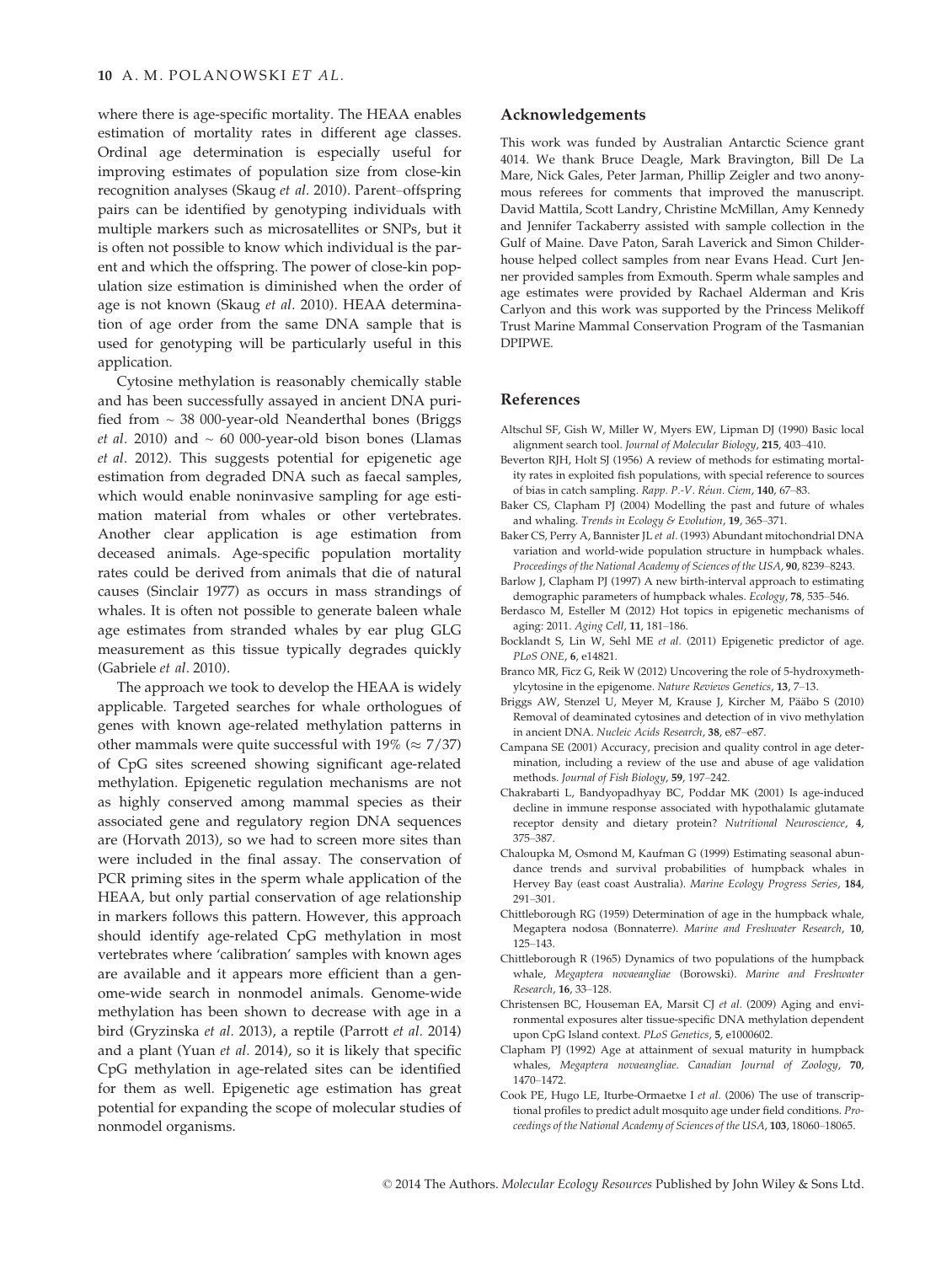- Dawbin WH (1966) The seasonal migratory cycle of humpback whales. In: Whales, Dolphins and Porpoises (ed. Norris KS), pp. 145–169. University of California Press, Berkeley, California.
- De La Mare WK (1985) On the estimation of mortality rates from whale age data, with particular reference to minke whales (Balaenoptera acutorostrata) in the Southern Hemisphere. Report of the International Whaling Commission, 35, 239–250.
- Dennis C (2006) Conservation at a distance: a gentle way to age. Nature, 442, 507–508.
- Dunshea G, Duffield D, Gales N, Hindell M, Wells RS, Jarman SN (2011) Telomeres as age markers in vertebrate molecular ecology. Molecular Ecology Resources, 11, 225–235.
- Evans K, Hindell MA (2004) The age structure and growth of female sperm whales (Physeter macrocephalus) in southern Australian waters. Journal of Zoology, 263, 237–250.
- Gabriele CM, Lockyer C, Straley JM, Jurasz CM, Kato H (2010) Sighting history of a naturally marked humpback whale (Megaptera novaeangliae) suggests ear plug growth layer groups are deposited annually. Marine Mammal Science, 26, 443–450.
- Garagnani P, Bacalini MG, Pirazzini C et al. (2012) Methylation of ELOVL2 gene as a new epigenetic marker of age. Aging Cell, 11, 1132–1134.
- Gonzalez-Zulueta M, Bender CM, Yang AS et al. (1995) Methylation of the 5' CpG island of the p16/CDKN2 tumor suppressor gene in normal and transformed human tissues correlates with gene silencing. Cancer Research, 55, 4531–4535.
- Grönniger E, Weber B, Heil O et al. (2010) Aging and chronic sun exposure cause distinct epigenetic changes in human skin (ed. Reik W). PLoS Genetics, 6, e1000971.
- Gryzinska M, Blaszczak E, Strachecka A, Jezewska-Witkowska G (2013) Analysis of age-related global DNA methylation in chicken. Biochemical Genetics, 51, 554–563.
- Hannum G, Guinney J, Zhao L et al. (2013) Genome-wide methylation profiles reveal quantitative views of human aging rates. Molecular Cell, 49, 359–367.
- Herman D, Ylitalo G, Robbins J et al. (2009) Age determination of humpback whales Megaptera novaeangliae through blubber fatty acid compositions of biopsy samples. Marine Ecology Progress Series, 392, 277–293.
- Holland BS, Copenhaver MD (1987) An improved sequentially rejective Bonferroni test procedure. Biometrics, 43, 417.
- Horvath S (2013) DNA methylation age of human tissues and cell types. Genome Biology, 14, R115.
- Kappei D, Londoño-Vallejo JA (2008) Telomere length inheritance and aging. Mechanisms of Ageing and Development, 129, 17–26.
- Karlsson AO, Svensson A, Marklund A, Holmlund G (2008) Estimating human age in forensic samples by analysis of telomere repeats. Forensic Science International: Genetics Supplement Series, 1, 569–571.
- Koch CM, Wagner W (2011) Epigenetic-aging-signature to determine age in different tissues. Aging, 3, 1018.
- Koch CM, Suschek CV, Lin Q et al. (2011) Specific age-associated DNA methylation changes in human dermal fibroblasts. PLoS ONE, 6, e16679.
- Krishnamurthy J, Ramsey MR, Ligon KL et al. (2006) p16INK4a induces an age-dependent decline in islet regenerative potential. Nature, 443, 453–457.
- Kujoth GC, Hiona A, Pugh TD et al. (2005) Mitochondrial DNA mutations, oxidative stress, and apoptosis in mammalian aging. Science, 309, 481–484.
- Llamas B, Holland ML, Chen K, Cropley JE, Cooper A, Suter CM (2012) High-resolution analysis of cytosine methylation in ancient DNA. PLoS ONE, 7, e30226.
- Lockyer C (1984) Age determination by means of the earplug in baleen whales. Report of the International Whaling Commission, 34, 692–696.
- Maegawa S, Hinkal G, Kim HS et al. (2010) Widespread and tissue specific age-related DNA methylation changes in mice. Genome Research, 20, 332–340.
- Morin PA, Nestler A, Rubio-Cisneros NT, Robertson KM, Mesnick SL (2005) Interfamilial characterization of a region of the ZFX and ZFY genes facilitates sex determination in cetaceans and other mammals. Molecular Ecology, 14, 3275–3286.
- Noad MJ, Dunlop RA, Paton D, Cato DH (2011) Absolute and relative abundance estimates of Australian east coast humpback whales (Megaptera novaeangliae). Journal of Cetacean Research and Management, Special Issue 3, 243–252.
- Olsen MT, Bérubé M, Robbins J, Palsbøll PJ (2012) Empirical evaluation of humpback whale telomere length estimates; quality control and factors causing variability in the singleplex and multiplex qPCR methods. BMC Genetics, 13, 77.
- Palsbøll PJ, Allen J, Bérubé M et al. (1997) Genetic tagging of humpback whales. Nature, 388, 767–769.
- Parrott BB, Bowden JA, Kohno S et al. (2014) Influence of tissue, age, and environmental quality on DNA methylation in Alligator mississippiensis. Reproduction, (Cambridge, England), 147, 503–513.
- Picard RR, Cook RD (1984) Cross-validation of regression models. Journal of the American Statistical Association, 79, 575–583.
- Polanowski AM, Robinson-Laverick SM, Paton D, Jarman SN (2011) Variation in the tyrosinase gene associated with a white humpback whale (Megaptera novaeangliae). Journal of Heredity, 103, 130– 133.
- Pomilla C, Rosenbaum HC (2005) Against the current: an inter-oceanic whale migration event. Biology Letters, 1, 476–479.
- Rew MB, Robbins J, Mattila D, Palsbøll PJ, Bérubé M (2011) How many genetic markers to tag an individual? An empirical assessment of false matching rates among close relatives. Ecological Applications, 21, 877– 887.
- Roman J, Palumbi SR (2003) Whales before whaling in the North Atlantic. Science, 301, 508–510.
- Schmitt NT, Double MC, Jarman SN et al. (2013) Low levels of genetic differentiation characterize Australian humpback whale (Megaptera novaeangliae) populations. Marine Mammal Science, 30, 221–241.
- Seber GAF (1982) The Estimation of Animal Abundance and Related Parameters. Charles Griffin & Co., London.
- Sinclair A (1977) The African Buffalo. University of Chicago Press, Chicago, Illinois.
- Skaug HJ, Bérubé M, Palsbøll PJ (2010) Detecting dyads of related individuals in large collections of DNA-profiles by controlling the false discovery rate. Molecular Ecology Resources, 10, 693– 700.
- Stewart CN Jr, Via LE (1993) A rapid CTAB DNA isolation technique useful for RAPD fingerprinting and other PCR applications. BioTechniques, 14, 748–750.
- Valsecchi E, Hale P, Corkeron P, Amos W (2002) Social structure in migrating humpback whales (Megaptera novaeangliae). Molecular Ecology, 11, 507–518.
- Vollmer NL, Rosel PE (2012) Developing genomic resources for the common bottlenose dolphin (Tursiops truncatus): isolation and characterization of 153 single nucleotide polymorphisms and 53 genotyping assays. Molecular Ecology Resources, 12, 1124–1132.
- Winnefeld M, Lyko F (2012) The aging epigenome: DNA methylation from the cradle to the grave. Genome Biology, 13, 165.
- Yuan J-L, Sun H-M, Guo G-P, Yue J-J, Gu X-P (2014) Correlation between DNA methylation and chronological age of Moso bamboo (Phyllostachys heterocycla var. pubescens). Botanical Studies, 55, 4.
- Zubakov D, Liu F, van Zelm MC et al. (2010) Estimating human age from T-cell DNA rearrangements. Current Biology, 20, R970–R971.

A.P. performed experiments to develop the HEAA. J.R. collected samples for the calibration population. D.C. performed the PyroMark assays. A.P. and S.J. collected samples for the test population and jointly developed the concept for the HEAA. S.J. performed the data analyses. All authors contributed to writing the paper.